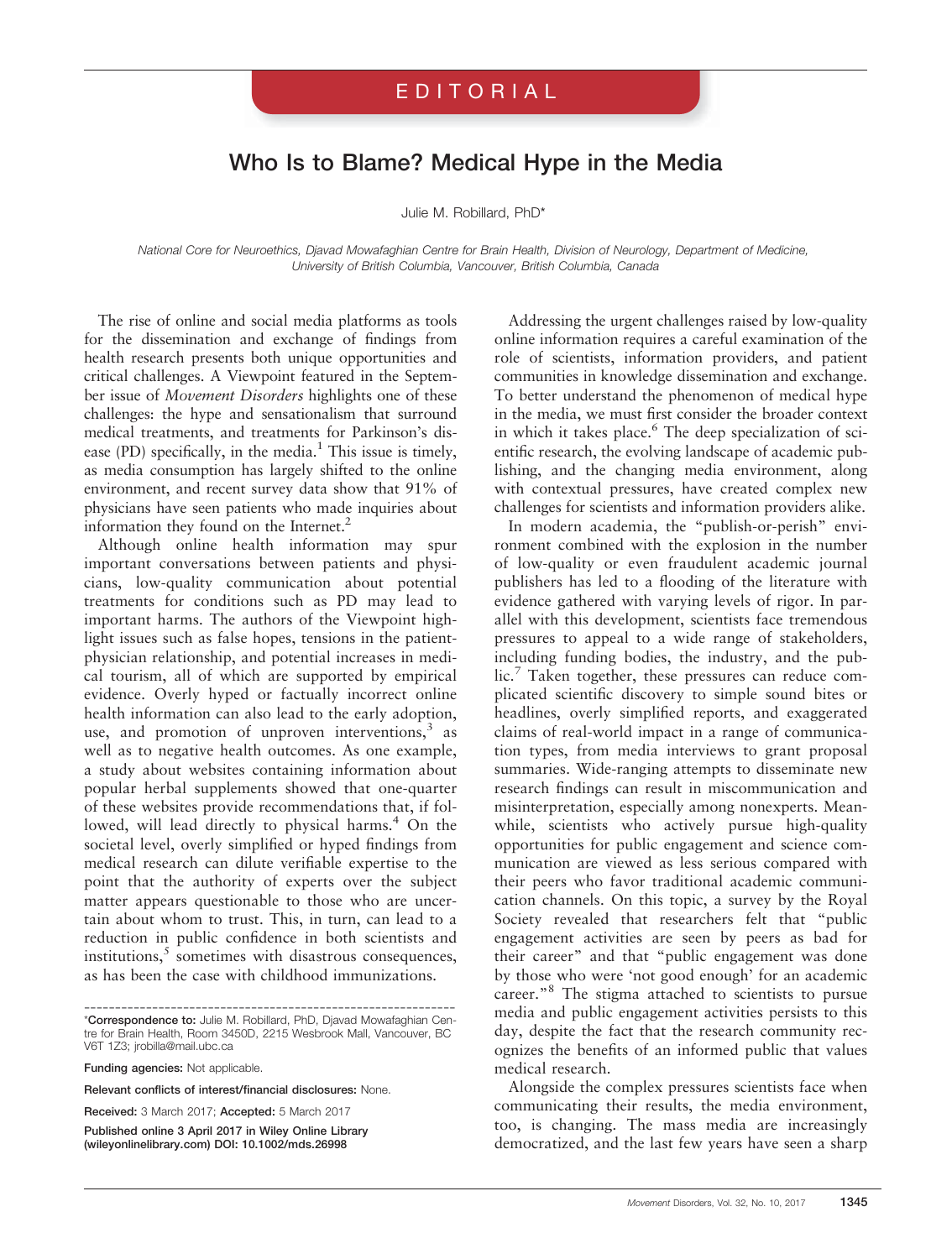rise in the development, launch, and use of interactive and dynamic online and mobile platforms. Faced with this new environment, media institutions and journalists are also experiencing pressures when communicating about medical research. They must now operate on global platforms and maximize profit by creating and promoting newsworthy, bite-sized content.<sup>9</sup> As one example, headline writers for traditional media outlets must now compete with social media-based news aggregators that are not bound by the same code of professional ethics and contend with short attention spans. As a result, headlines are increasingly designed to elicit an emotional response in readers to generate clicks. Beyond headlines, studies analyzing science and health content in both traditional and social media have found that the benefits of emerging treatments and biotechnologies tend to be exaggerated, whereas the risks associated with these interventions are minimally discussed.<sup>10</sup> The media are also competing with information providers that may seem legitimate but have conflicts of interest, as various industries are attempting to capitalize on online health informationseeking behaviors. As a result, the line between information and advertisement is increasingly blurred.

Solutions to address the challenges of communicating about health research in the digital era will need to recognize the shared responsibility for these challenges and target all stakeholders: scientists, journalists and the media, health information consumers, and clinicians. The science community will need to reject traditional research dissemination models — in which expertise trickles down from the academy — and embrace participatory frameworks in which scientists are equal stakeholders in a broader conversation about their own work. Academic institutions and funding bodies will need to address one of the root causes of overstated research findings by developing mechanisms to decrease the pressure scientists face to "sell" their research and to promote responsible and effective public engagement. In the media community, publishers will benefit from training on recognizing the harms of hyped or misleading health-related content, understanding the importance of framing health research in nonsensationalized, lay-friendly terms, and assessing the quality of source material in the fast-changing academic publication landscape. Finally, those who seek health information online will need an improved understanding of the process of health research through early and ongoing education in digital and health literacy. Many organizations have recognized these priorities and developed tools and resources to assist the public in interpreting scientific and health information, such as Sense About Science ([senseaboutscience.org](http://senseaboutscience.org)) and the Understanding Health Research resource ([http://www.understanding](http://www.understandinghealthresearch.org)[healthresearch.org\)](http://www.understandinghealthresearch.org). Health researchers can access science communication training opportunities at many

institutions and through organizations such as the American Association for the Advancement of Science ([https://](https://www.aaas.org/pes/communicatingscience) [www.aaas.org/pes/communicatingscience](https://www.aaas.org/pes/communicatingscience)) and COM-PASS ([www.compassonline.org](http://www.compassonline.org)), to name a few. Ideally, solutions will target several stakeholders in a unified effort. In response to this need, academics have put forward conceptual frameworks that bring together journalists and scientists to form a knowledge community with the goal of improving the reliability of science reporting. $11$ 

Clinicians, too, will play a pivotal role in improving health communication and must embrace the responsibilities that come with being on the front lines of addressing the questions and harms that stem from lowquality or overly hyped medical information. Health care professionals will need to be aware of the current trends and media coverage in their field of practice and equip themselves with a list of high-quality resources as well as tools that can assist their patients in identifying trustworthy sources when seeking health information online. They should also consider encouraging their patients to be critical of claims that seem too good to be true and to read the fine print when faced with online interventions such as self-diagnostic tests.12

Despite the challenges associated with online health information, we must also consider its many benefits. The Internet provides a channel for very rapid dissemination of information, promotes interactive, multidirectional engagement, contributes to empowerment and autonomy in health decision making, and can play a key role in reducing barriers to access information and services.<sup>13</sup> Internet users may also experience social benefits such as support when participating in interactive discussion groups or forums.<sup>14,15</sup> As we strive to address issues of hype and sensationalism in medical reporting, we should also take the opportunity to bring together the scientific, media, and patient communities to explore how we may harness the online environment to promote positive health decision making across the life span.  $\bullet$ 

Acknowledgments: The author gratefully acknowledges Emily Wight for her insightful comments on the manuscript.

#### **References**

- 1. Robledo I, Jankovic J. Media hype: Patient and scientific perspectives on misleading medical news. Mov Disord 2017;32(9):1319- 1323.
- 2. Kim J, Kim S. Physicians' perception of the effects of internet health information on the doctor–patient relationship. Inform Health Soc Care 2009;34(3):136-148.
- 3. Ryan KA, Sanders AN, Wang DD, Levine AD. Tracking the rise of stem cell tourism. Regen Med 2010;5(1):27-33.
- Walji M, Sagaram S, Sagaram D, et al. Efficacy of quality criteria to identify potentially harmful information: a cross-sectional survey of complementary and alternative medicine web sites. J Med Internet Res 2004;6(2):e21.
- 5. Fischhoff B, Scheufele DA. The science of science communication. Proc Natl Acad Sci U S A 2013;110(Suppl 3):14031-14032.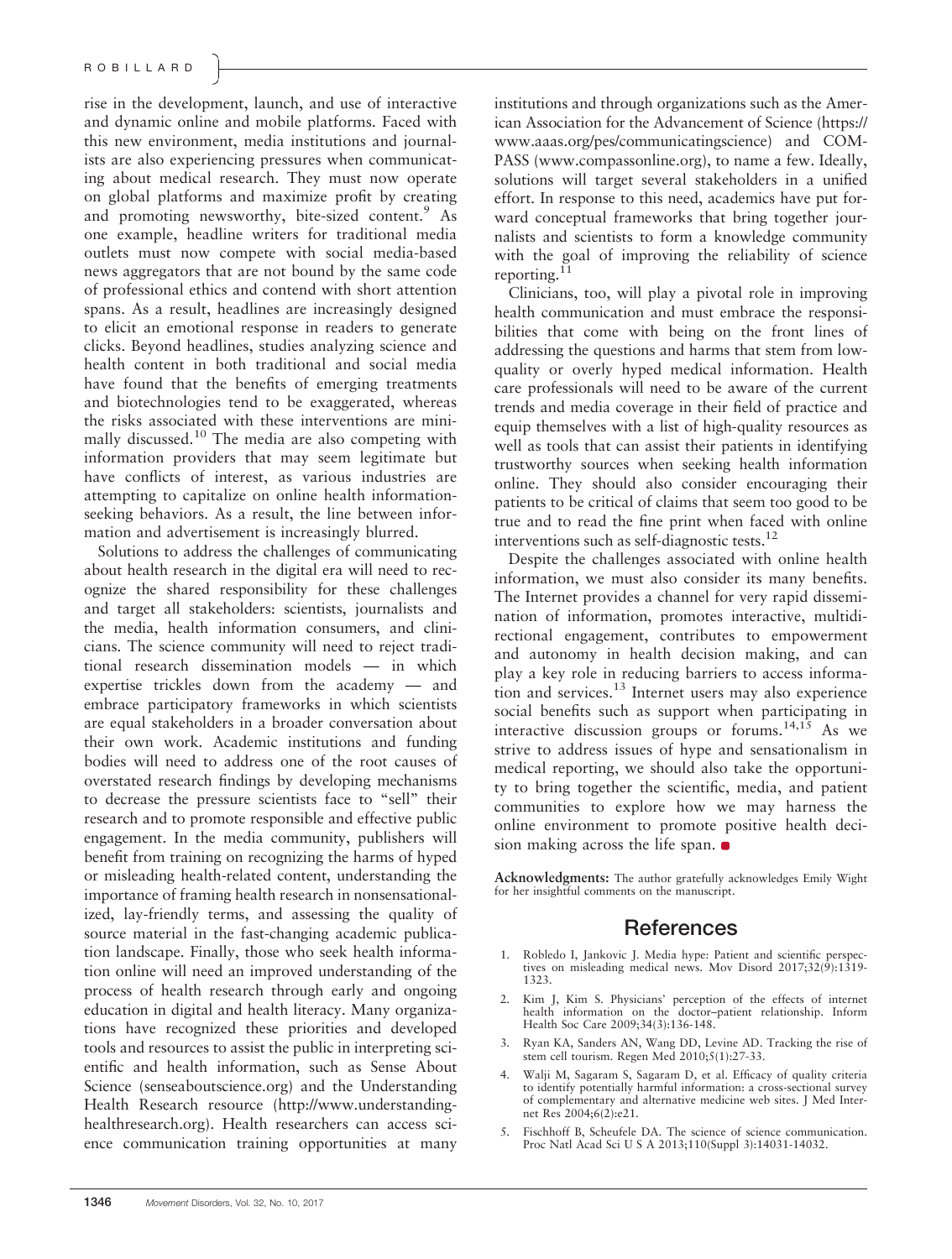- 6. Robillard JM, Wight E. Communicating about the brain in the dig-ital era. In: Illes J, ed. Neuroethics: Anticipating the Future. Oxford, UK: Oxford University Press; 2017.
- 7. Caulfield T, Condit C. Science and the sources of hype. Public Health Genomics 2012;15(3-4):209-217.
- 8. Royal Society. Science Communication. June 2006. Available at: [https://royalsociety.org/topics-policy/publications/2006/science-com-](https://royalsociety.org/topics-policy/publications/2006/science-communication/)[munication/](https://royalsociety.org/topics-policy/publications/2006/science-communication/). Accessed April 16, 2016.
- 9. Bubela T, Nisbet MC, Borchelt R, et al. Science communication reconsidered. Nat Biotechnol 2009;27(6):514-518.
- 10. Robillard JM, Cabral E, Hennessey C, Kwon BK, Illes J. Fueling Hope: stem cells in social media. Stem Cell Rev 2015;11(4):540-546.
- 11. Figdor C. (When) is science reporting ethical? The case for recog-nizing shared epistemic responsibility in science journalism. Front Commun 2017;2.
- 12. Robillard JM, Illes J, Arcand M, et al. Scientific and ethical features of English-language online tests for Alzheimer disease. Alzheimers Dement Diagn Assess Dis Monit 2015;1(3):281- 288.
- 13. Kim E-H, Coumar A, Lober WB, Kim Y. Addressing mental health epidemic among university students via web-based, self-screening, and referral system: a preliminary study. IEEE Trans Inf Technol Biomed 2011;15(2):301-307.
- 14. Idriss SZ, Kvedar JC, Watson AJ. The role of online support communities: benefits of expanded social networks to patients with psoriasis. Arch Dermatol 2009;145(1):46-51.
- 15. van Uden-Kraan CF, Drossaert CHC, Taal E, Seydel ER, van de Laar MAFJ. Participation in online patient support groups endorses patients' empowerment. Patient Educ Couns 2009;74(1): 61-69.